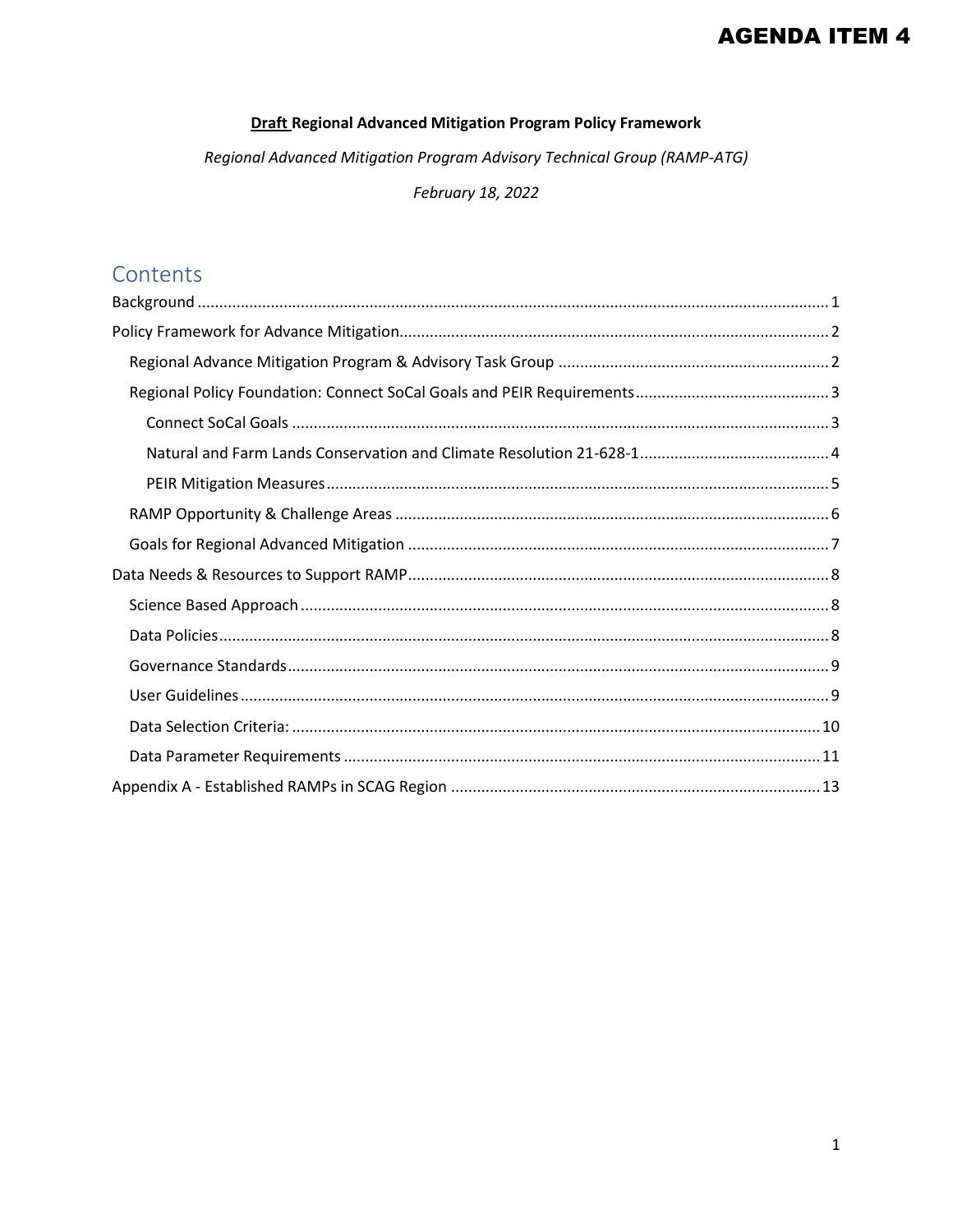# <span id="page-1-0"></span>Background

As the SCAG region's population and economy continue to grow, new housing units, employment facilities, water, energy, and transportation infrastructure are needed to accommodate the nearly two million residents that are forecasted to call Southern California home by 2050.<sup>1</sup> With an over 10 million additional jobs forecast in the region by 2050<sup>2</sup>, strategies that expedite transportation infrastructure delivery are critical to keep people and goods moving.

Framing this regional growth are the diverse natural and agricultural landscapes of Southern California. These invaluable assets ensure a robust economy, clean drinking water, improved air quality, and essential recreation activities for all of the region's residents. In addition to desert, mountain and coastal habitats, some of the highest concentrations of native plant and animal species on the planet are found within our region. Recognized as part of the California Floristic Province, Southern California is one of the planet's top twenty-five biodiversity hot spots.<sup>3</sup>

Given the sensitive natural habitats of the Southern California region, many essential development projects will have environmental impacts that require compensatory mitigation due to federal mandates under the Clean Water Act, Endangered Species Act, Federal Wild and Scenic Rivers Act, as well as state requirements under the California Environmental Quality Act, California Endangered Species Act, California Wild and Scenic Rivers Act, and the Habitat Restoration and Enhancement Act.

Addressing environmental impacts can be accomplished in a number of ways, as defined in Title 14, Section 15370 of the California Code of Regulations (commonly known as the "CEQA Guidelines"):

(a) Avoiding the impact altogether by not taking a certain action or parts of an action;

(b) Minimizing impacts by limiting the degree or magnitude of the action and its implementation;

(c) Rectifying the impact by repairing, rehabilitating, or restoring the impacted environment;

(d) Reducing or eliminating the impact over time by preservation and maintenance operations during the life of the action; and

(e) Compensating for the impact by replacing or providing substitute resources or environment.

Mitigating environmental impacts can often be expensive and increase total project costs significantly. Alongside mitigation, uncertainty in timing can also contribute to significant project costs. For transportation investments broadly, "the permitting process under federal and state legislation constitutes a major component of the project development and delivery process for transportation

<sup>1</sup> *Connect SoCal 2024 Preliminary Regional and County Growth Projections* retrieved from

https://scag.ca.gov/sites/main/files/file-attachments/rc020322fullpacket.pdf?1643342099.

<sup>&</sup>lt;sup>2</sup> Ibid

<sup>&</sup>lt;sup>3</sup> Myers, N., R.A. Mittermeier, C.G. Mittermeier, G.A.B. da Fonseca, J. Kent. (2000). Biodiversity Hotspots for Conservation Priorities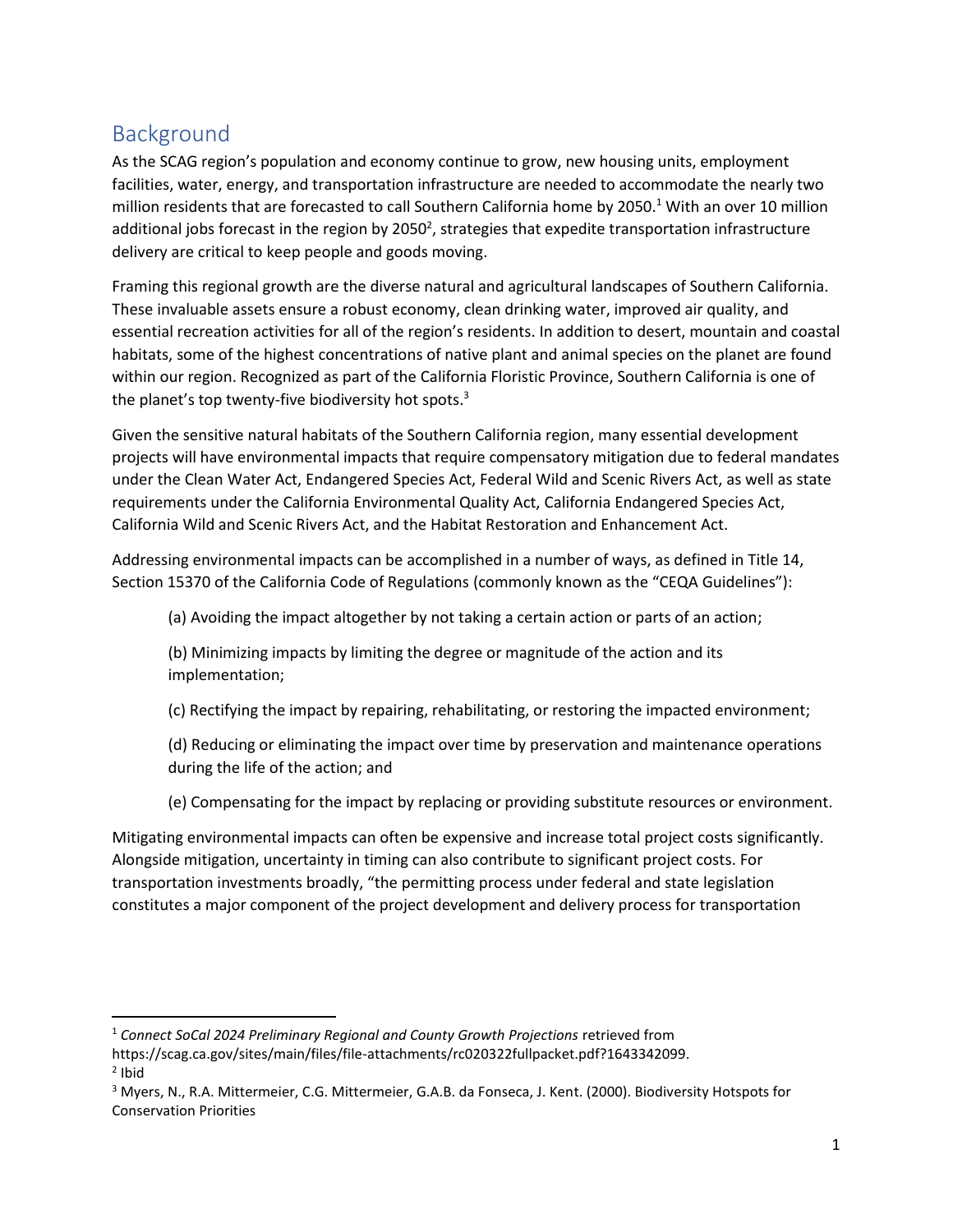projects. Over \$3.3 billion is spent annually on compensatory mitigation under the Clean Water Act (CWA) and Endangered Species Act programs." 4

Traditionally, environmental mitigation has been handled by lead agencies during the CEQA process on a project-by-project basis, "usually near the end of a project's environmental review…where permitting delays can occur when appropriate mitigation measures cannot be easily identified and agreed upon, and the cost of mitigation often increases between the time the project is planned and funded and the time mitigation land is acquired. As a result, infrastructure agencies end up paying top dollar to satisfy mitigation requirements."<sup>5</sup> The practice of identifying mitigation measures at the end of a project's environmental review often results in delays in project delivery and uncertainty in the development process. This is often due to the costs incurred to conduct biological studies after project plans have been created, especially in instances where impacts are discerned that were not foreseen and mitigation costs increase unexpectedly. A national study identified that nearly two thirds of departments of transportation (DOTs) surveyed had experienced delays from environmental issues, often of 12 months or more. 6

In California, researchers estimate that mitigation costs for transportation projects initiated between 2014 and 2019 ranged from two percent to twelve percent of total project costs – to a sum of roughly four billion dollars.<sup>7</sup> While the exact length and causes of delay from environmental review are varied, some reports suggest the current process may add 10 to 15 years to project delivery.<sup>8</sup> Continued cost escalations over the past two decades have prompted Caltrans to consider strategic planning for consolidated advance mitigation opportunities.

# <span id="page-2-0"></span>Policy Framework for Advance Mitigation

# <span id="page-2-1"></span>Regional Advance Mitigation Program & Advisory Task Group

California state law allows agencies to establish voluntary advanced mitigation programs in selected areas, providing an opportunity for infrastructure project leads to identify potential impacts early in the planning stages and work with regulatory agencies to reduce permitting costs, improve certainty, and expedite project delivery.<sup>9</sup> Regional advance mitigation programs (RAMP) allow state and federal agencies to consider the environmental impacts and mitigation needs of multiple planned infrastructure projects and urban development all at once, and satisfy those mitigation requirements early in the project planning and environmental review process. In cases where compensatory mitigation is needed, advanced mitigation can help agencies purchase larger parcels for mitigation at a lower unit cost to

<sup>4</sup> Overman, J. H., Storey, B., Kraus, E., Miller, K., Walewski, J., Elgart, Z., & Atkinson, S. (2014). Maximizing mitigation benefits-making a difference with strategic inter-resource agency planning: year one technical report (No. FHWA/TX-13/0-6762-1). Texas. Dept. of Transportation. Research and Technology Implementation Office.

<sup>&</sup>lt;sup>5</sup> Ibid

<sup>&</sup>lt;sup>6</sup> Ibid

<sup>&</sup>lt;sup>7</sup> Sciara, G. C., Bjorkman, J., Stryjewski, E., & Thorne, J. H. (2017). Mitigating environmental impacts in advance: Evidence of cost and time savings for transportation projects. Transportation Research Part D: Transport and Environment, 50, 316-326.

<sup>8</sup> Sciara, G. C., Bjorkman, J., Lederman, J., Thorne, J. H., Schlotterbeck, M., & Wachs, M. (2015). Task 2 Report: Setting the Stage for Statewide Advance Mitigation in California.

<sup>&</sup>lt;sup>9</sup> Cal. F&G Code sec. 1850 et seq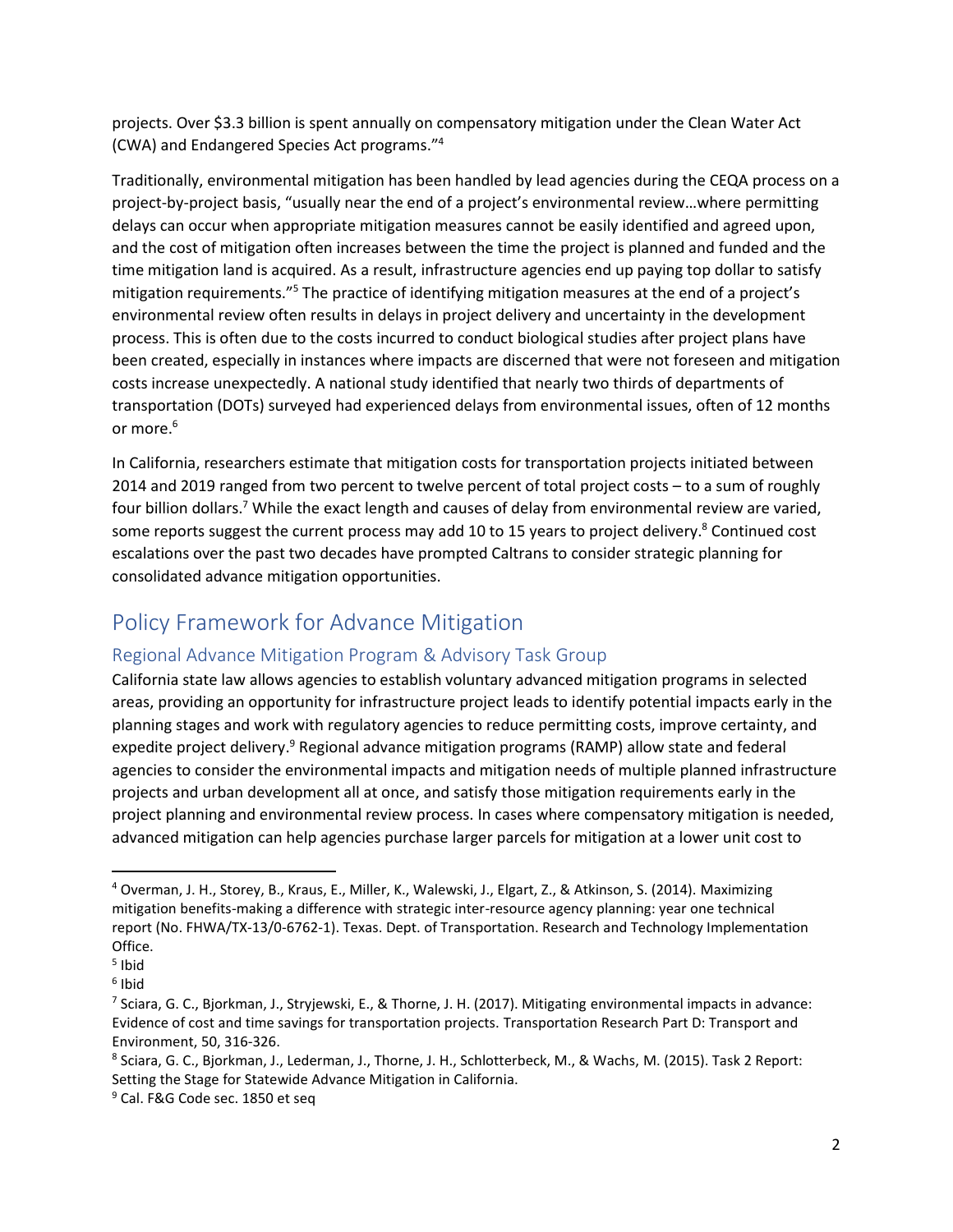offset impacts<sup>10</sup>. Further, RAMP can result in better collaboration between regulatory and infrastructure agencies, better project delivery, and better mitigation outcomes. $^{11}$ 

Regional advance mitigation also presents opportunities to improve quality of life in the region, as it relies on a science-based approach to anticipate and identify mitigation needs for multiple development projects early in the planning process, facilitating the prioritization of sites for conservation and/or restoration with the highest ecological benefits and providing mitigation efficiencies to transportation, land use and other development projects. This approach contrasts with project-by-project mitigation, which "often overlooks regional conservation needs and ecosystem-scale impacts to sensitive species and habitat, thereby missing critical opportunities for efficient, reliable, and biologically relevant mitigation. Additionally, the opportunity for greater benefits to water and air quality and public health are lost." <sup>12</sup>

There are many established advanced mitigation programs in various locales within the SCAG region, and project applicants in these areas can take advantage of advanced mitigation benefits if they choose. Appendix A of this outline includes a summary of some RAMP programs in the SCAG region. Areas without established programs do not have these efficiencies in the environmental review process. A large percentage of the SCAG region's land area is not covered by an existing program. As a result, environmental impacts for discretionary projects in these areas would need to mitigated on a projectby-project basis.

Recognizing the opportunities that a RAMP can present to reduce project costs and improve certainty for project delivery, Connect SoCal and its corresponding Program Environmental Impact Report (PEIR) direct SCAG to collaborate with stakeholders to establish a RAMP initiative to preserve habitat and offset impacts of transportation and other development projects. To help define potential advanced mitigation efforts, the Connect SoCal plan and PEIR also anticipate development of the SoCal Greenprint mapping tool to help municipalities, conservation groups, developers and researchers prioritize lands for conservation based on the best available scientific data.

To increase clarity and further guide this work, SCAG's Regional Council voted on October 7, 2021 for staff to develop a white paper and work with a Regional Advance Mitigation Planning Advisory Task Group (RAMP-ATG) on establishing a policy framework for advanced mitigation in the SCAG region to ensure the SoCal Greenprint tool is aligned with policy objectives.

# <span id="page-3-0"></span>Regional Policy Foundation: Connect SoCal Goals and PEIR Requirements

## <span id="page-3-1"></span>Connect SoCal Goals

As discussed, Connect SoCal expects a RAMP planning initiative to support the establishment or supplement the region's established advanced mitigation programs, mitigation banks, and other

<sup>&</sup>lt;sup>10</sup> Sciara, G. C., Bjorkman, J., Stryjewski, E., & Thorne, J. H. (2017). Mitigating environmental impacts in advance: Evidence of cost and time savings for transportation projects. Transportation Research Part D: Transport and Environment, 50, 316-326.

<sup>11</sup> Overman, J. H., Storey, B., Kraus, E., Miller, K., Walewski, J., Elgart, Z., & Atkinson, S. (2014). Maximizing mitigation benefits-making a difference with strategic inter-resource agency planning: year one technical report (No. FHWA/TX-13/0-6762-1). Texas. Dept. of Transportation. Research and Technology Implementation Office.

 $12$  Ibid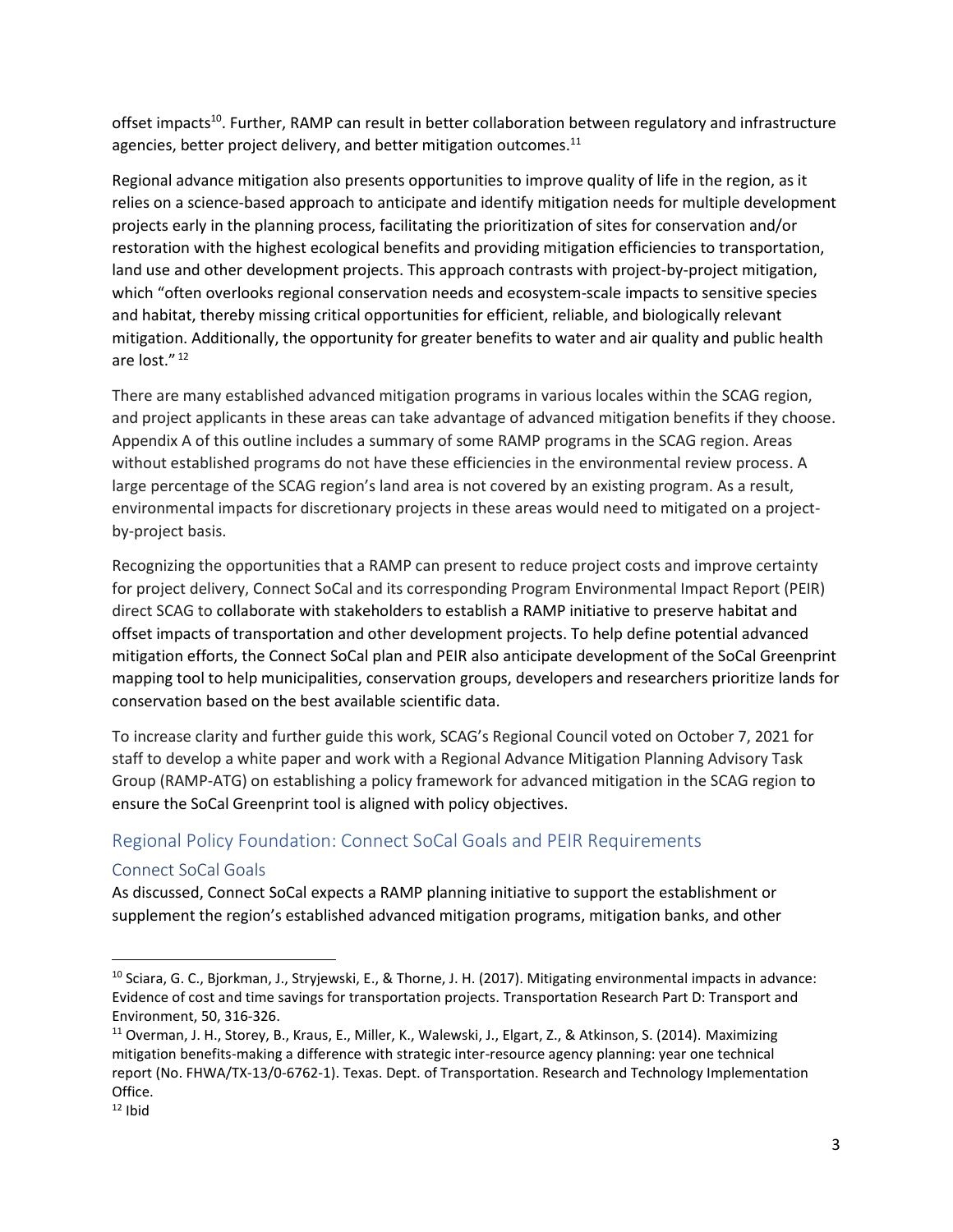approaches to more effectively address impacts for projects that support reduction of per-capita vehicle miles traveled. The initiative would also support long term management and stewardship of mitigated properties. SCAG can support partner implementing agencies to establish advanced mitigation programs that reflect local priorities, expand regional growth opportunities, and advance regional conservation goals.

Importantly, use of RAMP is voluntary. Cities, counties, and transportation agencies retain authority for decisions on future development, and there is no obligation for a jurisdiction to change its land use policies or infrastructure priorities to be consistent with a future RAMP. Similarly, project leads do not have to participate in a RAMP and can opt for a project-by-project environmental review process as appropriate.

The RAMP planning initiative is part of SCAG's comprehensive effort to implement the vision outlined in Connect SoCal to advance the region's economic vitality, improve mobility options, and grow in a sustainable way that builds healthy and vibrant communities. It is intended to advance several of Connect SoCal's specified goals, namely to:

- Enhance the preservation, security, and resilience of the regional transportation system;
- Reduce greenhouse gas emissions and improve air quality;
- Support healthy and equitable communities;
- Adapt to a changing climate and support an integrated regional development pattern and transportation network; and
- Promote conservation of natural and agricultural lands and restoration of habitats.<sup>13</sup>

Connect SoCal also includes specific strategies to support implementing the region's adopted Sustainable Communities Strategy (SCS). Several strategies are directly tied to supporting related greenhouse gas (GHG) reductions while others support the broader Plan goals. RAMP can help implement several "Green Region" SCS strategies, including:

- Preserve, enhance and restore regional wildlife connectivity;
- Reduce consumption of resource areas, including agricultural land; and
- Support local policies for renewable energy production, reduction of urban heat islands and carbon sequestration;
- Promote more resource efficient development focused on conservation, recycling and reclamation;
- $\bullet$  Identify ways to improve access to public park space.<sup>14</sup>

## <span id="page-4-0"></span>Natural and Farm Lands Conservation and Climate Resolution 21-628-1

Connect SoCal includes a Natural and Farm Lands Conservation Technical Report that outlines an integrated land use and conservation planning approach that seeks to protect the environment and reduce GHG emissions while meeting the needs of current and future populations. Policies in the Technical Report direct SCAG to:

• Promote best practices in advanced mitigation;

<sup>&</sup>lt;sup>13</sup> Connect SoCal p. 9

<sup>14</sup> Connect SoCal p. 50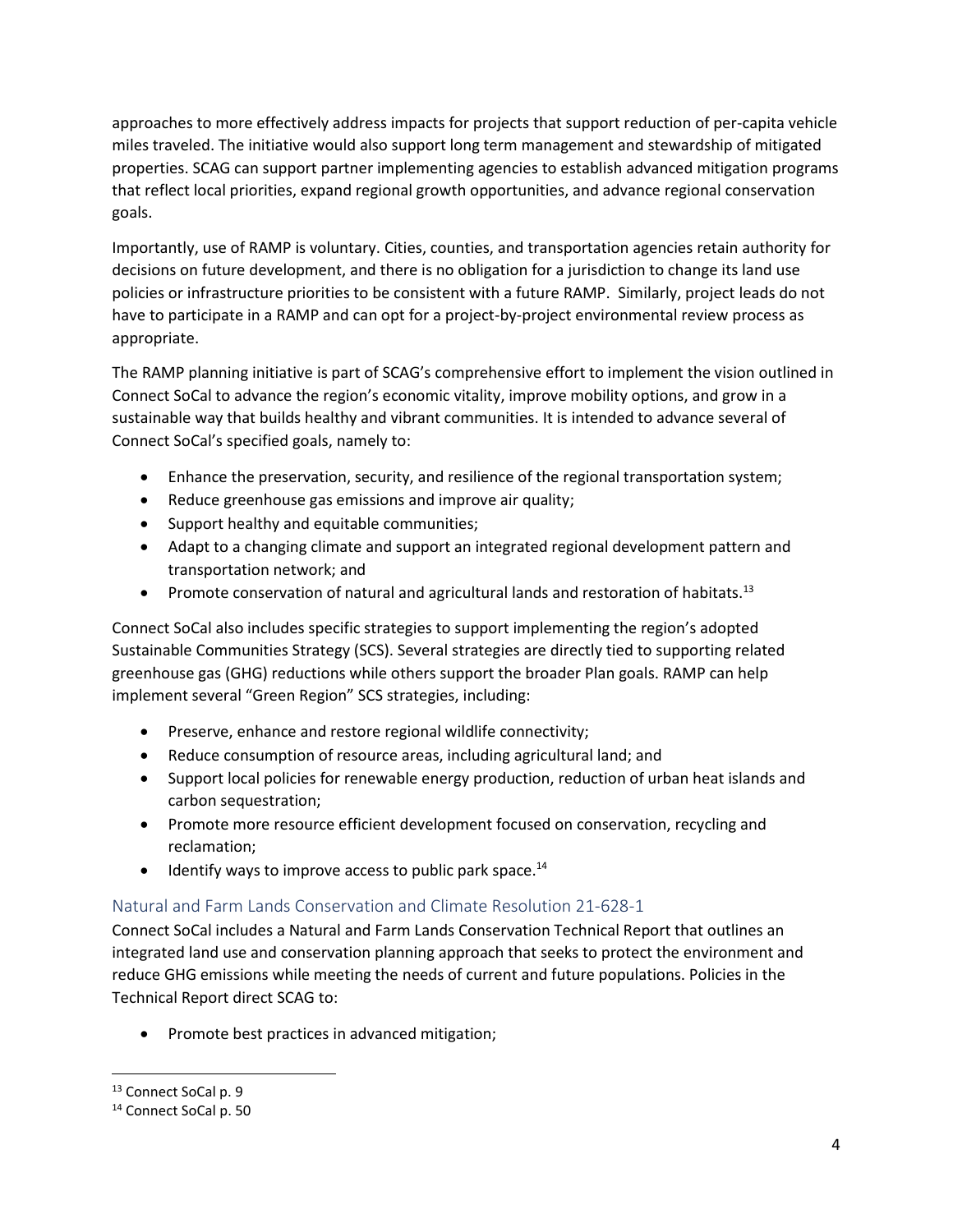- Facilitate partnerships and collaboration;
- Provide incentives for jurisdictions to work across county lines;
- Expand data sharing amongst partner agencies;
- Align support for local actors with funding opportunities;
- Support innovative land use policies;
- Improve natural corridor connectivity;
- Encourage urban greening and green infrastructure; and
- Connect the benefits of natural lands to public health including air quality, recreation, and carbon sequestration.<sup>15</sup>

Within the Plan, specific next steps are included to further a regional conservation strategy, including development of the SoCal Greenprint regional mapping tool that can help stakeholders identify the areas with the highest potential conservation value and encourage advance mitigation programs.<sup>16</sup>

Connect SoCal's policy goals and next steps related to RAMP were reaffirmed by the Regional Council in Resolution 21-628-1, which was adopted unanimously on January 7, 2021 and recognized a climate emergency in the SCAG region. The Resolution committed SCAG to "develop a regional advanced mitigation program (RAMP) as envisioned in Connect SoCal for regionally significant transportation projects to mitigate environmental impacts."<sup>17</sup>

#### <span id="page-5-0"></span>PEIR Mitigation Measures

Establishing a RAMP planning initiative fulfills required mitigation measures of Connect SoCal's Program Environmental Impact Report (PEIR), which state that SCAG will support advanced mitigation efforts in the region (SMM AG-2) through the establishment of data tools (i.e. the SoCal Greenprint) that can provide an easily accessible resource to help municipalities, conservation groups, developers and researchers prioritize lands for conservation based on the best available scientific data (SMM BIO-2). As a result, the RAMP initiative is both a project feature (as described above) and part of SCAG's mitigation measure obligations.

Importantly, these mitigation measure apply only to SCAG. Nothing in the PEIR supersedes or applies to existing regulations pertaining to land use and policies of individual local jurisdictions, who fully retain their local authority to approve, deny or condition projects. Indeed, SCAG has no authority to impose these mitigation measures on jurisdictions; as a result, mitigation measures implemented by local jurisdictions in their own processing of projects are fully subject to a lead agency's independent discretion. Lead agencies are under no obligation, legal or otherwise, to use measures identified in the PEIR. The determination of significance and identification of appropriate mitigation under the California Environmental Quality Act (CEQA) is solely the responsibility of the lead agency.

The specific PEIR mitigation measures referencing the need to establish a RAMP initiative are:

• *SMM AG-2: SCAG shall develop a Regional Greenprint, which is a strategic web-based conservation tool that provides the best available scientific data and scenario visualizations to help cities, counties and transportation agencies make better land use and transportation* 

<sup>15</sup> Connect SoCal Natural and Farm Lands Conservation Technical Report pp. 21-22

<sup>16</sup> Connect SoCal Natural and Farm Lands Conservation Technical Report p. 22

<sup>17</sup> [Resolution 21‐628‐1](https://scag.ca.gov/sites/main/files/file-attachments/rc010721resolution21-628-1.pdf?1610072923)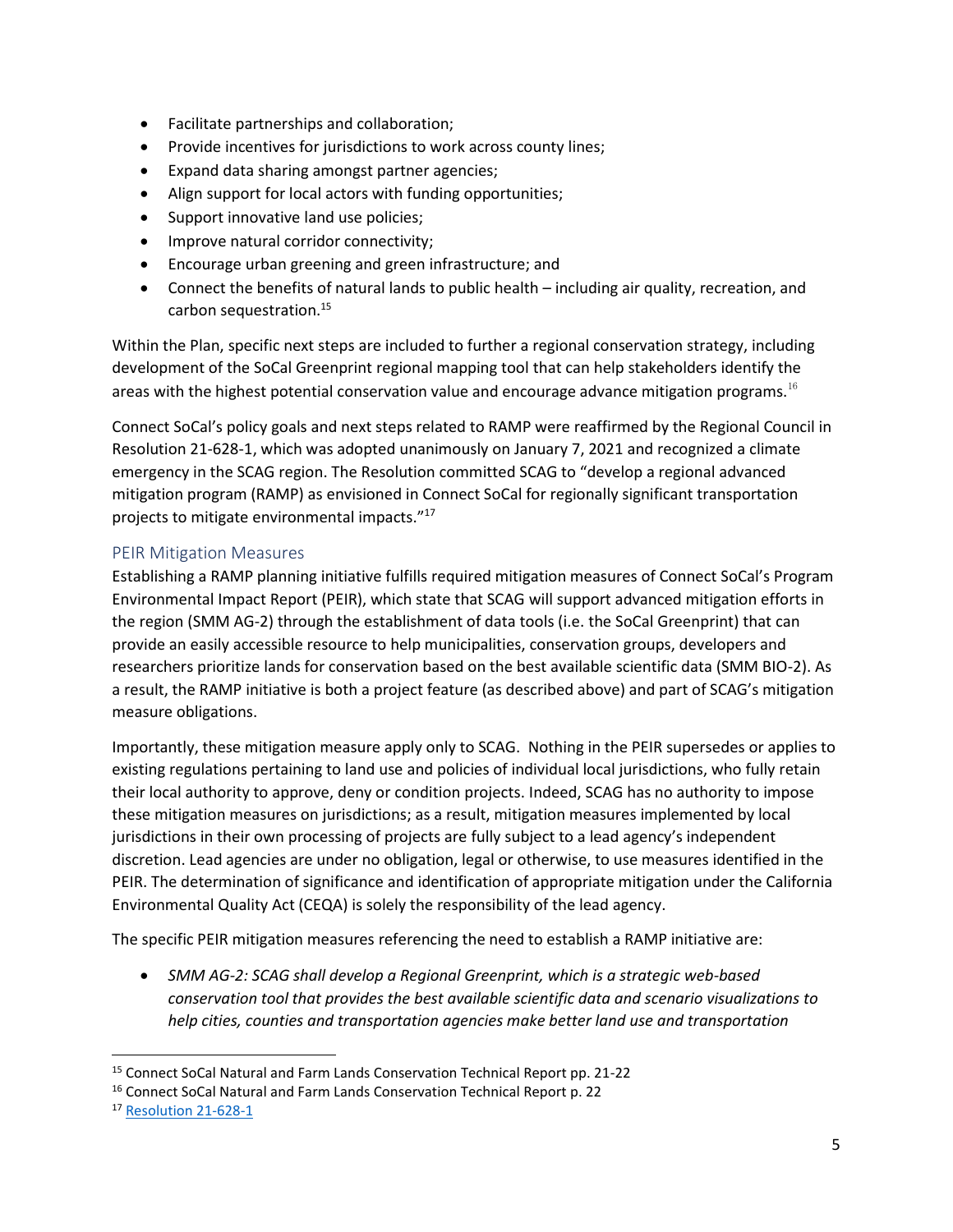*infrastructure decisions and conserve natural and farm lands. SCAG shall use the Greenprint to identify priority conservation areas and work with [County Transportation Commissions] CTCs to develop advanced mitigation programs or include them in future transportation measures by (1) funding pilot programs that encourage advance mitigation including data and replicable processes, (2) participating in state-level efforts that would support regional advanced mitigation planning in the SCAG region, and (3) supporting the inclusion of advance mitigation programs at county level transportation measures.*

*SMM BIO-2: SCAG shall continue to develop a regional conservation strategy in coordination with local jurisdictions and other stakeholders, including the county transportation commissions. The conservation strategy will build upon existing efforts including those at the sub-regional and local levels to identify potential priority conservation areas. SCAG will also collaborate with stakeholders to establish a new Regional Advanced Mitigation Program (RAMP) initiative to preserve habitat. The RAMP would establish and/or supplement regional conservation and mitigation banks and/or other approaches to offset impacts of transportation and other development projects. To assist in defining the RAMP, SCAG shall lead a multi-year effort to SCAG shall develop new regional tools, like the Regional Data Platform and Regional Greenprint that will provide an easily accessible resource to help municipalities, conservation groups, developers and researchers prioritize lands for conservation based on best available scientific data. The Regional Greenprint effort shall also produce a whitepaper on the RAMP initiative, which includes approaches for the RAMP in the SCAG region, needed science and analysis, models, challenges and opportunities and recommendations.*

SCAG continues to pursue the development of a regional conservation strategy through regular convenings of its Natural & Working Lands Regional Planning Working Group, and through interviews and other engagements with stakeholders. The RAMP planning initiative is an important element of this strategy and, as guided by the RAMP policy framework, supports the region in achieving Connect SoCal's goals.

## <span id="page-6-0"></span>RAMP Opportunity & Challenge Areas

To identify opportunities and challenges associated with developing and launching a RAMP planning initiative for the expansive SCAG region, interviews were conducted with local transportation agencies with project mitigation needs, as well as with other stakeholders involved in related programs. These interviews were conducted from April through December 2021 to gather initial feedback on potential program needs and benefits, an are currently ongoing.

Interviewees conveyed that a RAMP planning initiative could help address data gaps and facilitate data sharing between land use authorities and transportation entities. A RAMP planning initiative could also enhance cross-jurisdictional and cross-county collaboration to address mitigation project-by-project and at a county scale. Further, SCAG could foster local action by identifying incentives to spur advanced mitigation, and also provide solutions for reducing project impacts. SCAG could also incorporate an analysis of future mitigation needs and provide a menu of mitigation options and approaches for each county, rather than a one-size-fits-all approach, as specific project needs differ across the region and within each county. Importantly, a RAMP could foster engagement with the California Coastal Commission, US Army Corps of Engineers, and Water Board to incorporate a focus on water resources in addition to biological resources. Overall, transparent engagement with CTCs, partner agencies, utilities, and communities throughout RAMP development would be important for the program's success.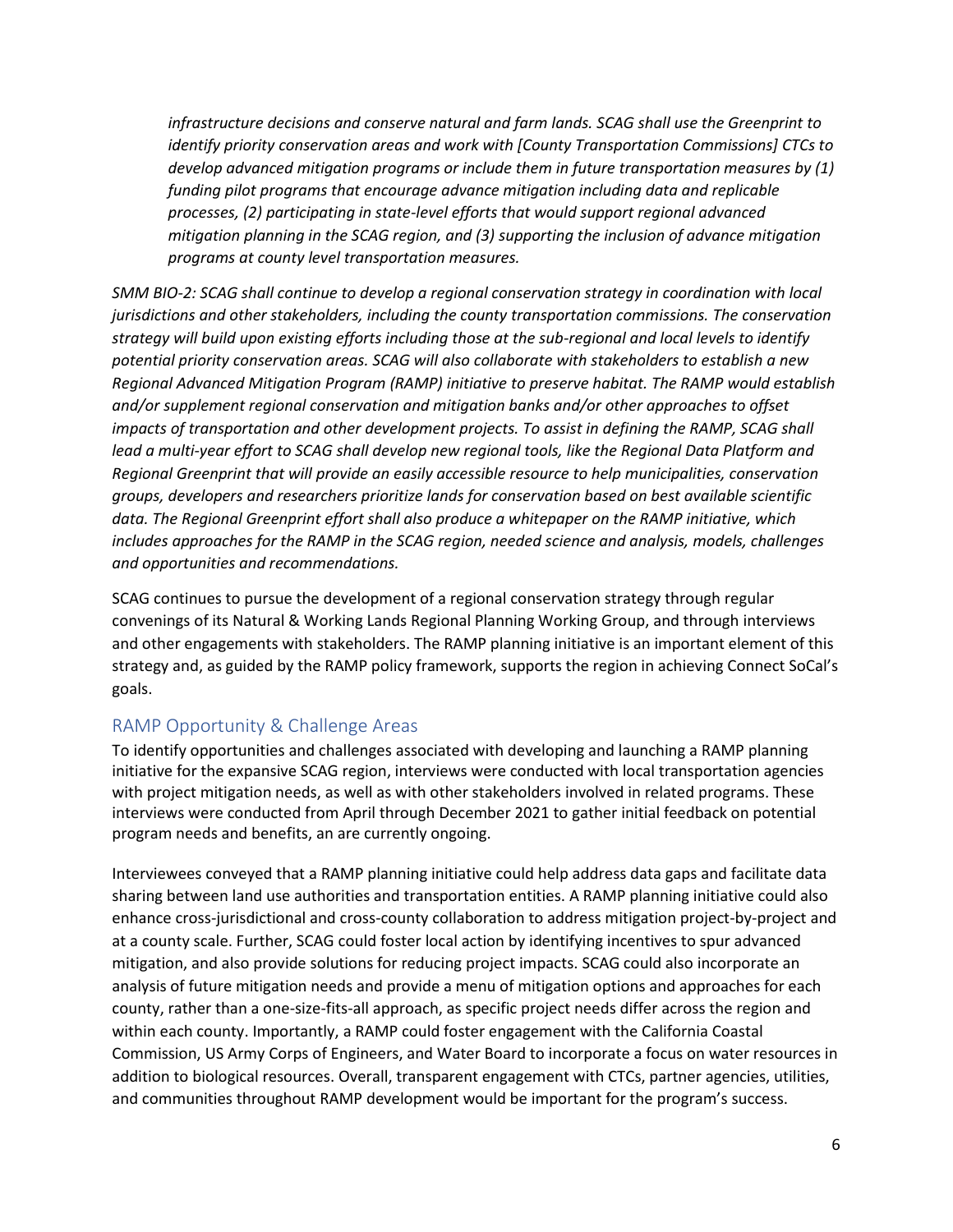Concerns included that a RAMP could have potential duplication and/or conflicting mitigation efforts between regional, county, and local approaches, and that a RAMP also may have gaps in direct application to local conditions.

In addition to interviewing CTCs across the SCAG region, SCAG staff engaged with other partners experienced in mitigation. These included Caltrans Districts #7 and #8, Brightline West, as well as Land Veritas – the largest mitigation bank in California. Feedback from these entities included that establishment of a RAMP planning initiative could bring private and public entities together towards a common goal and increase public awareness of environmental resources. These organizations also expressed support for a multi-county approach, especially when collaborating across Caltrans Districts for development of multi-species regional plans. They also encouraged development of a credit system that could provide consistency across management of multiple mitigation banks. Finally, they were interested in collaborating on advanced mitigation, specifically multi-agency advance mitigation projects.

# <span id="page-7-0"></span>Goals for Regional Advanced Mitigation

Considering the potential advantages and concerns for expanding regional advanced mitigation planning in Southern California, a policy framework for advance mitigation positions SCAG to foster collaboration between programs across the region and support local implementing agencies to:

- 1. Expedite project delivery;
- 2. Improve predictability for project funding;
- 3. Examine potential environmental impacts at the early stages of project development, utilizing the SoCal Greenprint tool, to help expedite the CEQA process;
- 4. Reduce costs, risks, and permitting time for responsible development;
- 5. Improve and reinforce regulatory agency partnerships;
- 6. Balance future growth and economic development with conservation and resilience; and
- 7. Achieve meaningful, regional-scale conservation outcomes.

To implement these goals, SCAG will seek to:

- 1. Be a resource for local partners to consider actions in a regional context;
- 2. Focus on the transportation sector, and consider opportunities to expedite and streamline mitigation needs for other sectors including housing, energy and utilities;
- 3. Identify ways to establish or supplement regional conservation and mitigation banks and other approaches to more effectively address impacts for projects that support reduction of per-capita vehicle miles traveled;
- 4. Support long term management and stewardship of conserved properties;
- 5. Pursue a study to assess RAMP governance structures that will complement existing advanced mitigation efforts in the region, fill gaps where programs do not exist, and ascertain best ways to collaborate with partner agencies and permitting entities;
- 6. Pursue partnerships and collaborative resource development with state agencies and other MPOs to leverage funding and align efforts beyond SCAG's jurisdictional boundaries;
- 7. Be a data resource with widely accessible data tools to assist in defining a RAMP that can provide the best available scientific data to help municipalities and transportation agencies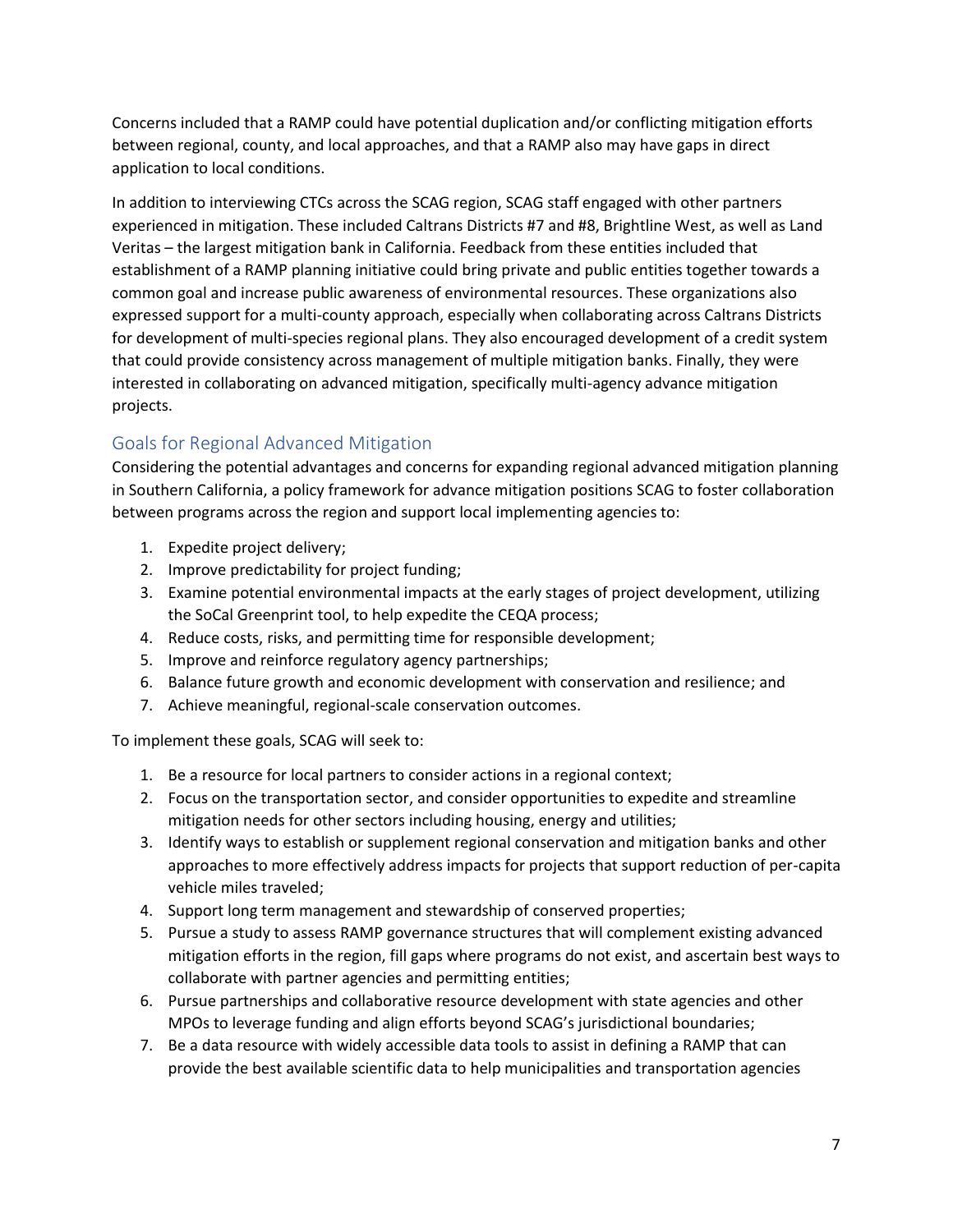make better land use and transportation infrastructure decisions and conserve natural and farm lands, consistent with Connect SoCal's PEIR Mitigation Measure AMM AG-2 and SMM BIO-2; and

8. Identify potential partnerships to foster the long-term maintenance of the SoCal Greenprint tool.

These goals and actions are intended to advance policies established in Connect SoCal and support proactive implementation of required mitigation measures in Connect SoCal's Program Environmental Impact Report (PEIR).

# <span id="page-8-0"></span>Data Needs & Resources to Support RAMP

# <span id="page-8-1"></span>Science Based Approach

Utilizing a science-based approach to understand the comprehensive biological and resource needs of a given area to discern potential impacts from development projects at the early planning stages is an essential element of regional advanced mitigation. As shared through interviews with CTCs and other practitioners, data access and sharing is a key benefit of a RAMP planning initiative. As noted by an Federal Highway Administration (FHWA) funded study looking at advanced mitigation nation-wide, "improved environmental information is needed on the front end of the project delivery process. Under the current process, state DOTs retrieve environmental data from a variety of sources and then assess environmental impacts and constraints. A central data clearinghouse–similar to those that MPOs developed in the [US Environmental Protection Agency's] Eco-Logical grants–could improve assessment processes and mitigation outcomes." <sup>18</sup>

Consistent with Connect SoCal's PEIR Mitigation Measure AMM AG-2 and SMM BIO-2, SCAG shall develop a web-based SoCal Greenprint tool to assist in defining a RAMP that provides the best available scientific data to help municipalities and transportation agencies make better land use and transportation infrastructure decisions and conserve natural and farm lands. The SoCal Greenprint will provide an easily accessible web mapping resource to help other regional stakeholders as well, including conservation groups, developers, and researchers prioritize lands for conservation. However, the SoCal Greenprint tool, and the data layers within, is not a strategic conservation plan; rather, it is an information resource for partner agencies as well as SCAG to support their conservation planning efforts.

To ensure that data provided through the tool aligns with advanced mitigation opportunities and fulfillment of the Connect SoCal PEIR mitigation measures, establishment of the SoCal Greenprint tool will adhere to the following data policies, governance standards, user guidelines, data selection criteria, and data parameters preceding, during, and subsequent to launch:

# <span id="page-8-2"></span>Data Policies

1. SCAG will continue to promote data-driven decision making, government transparency, and data as a public engagement tool to accelerate progress toward achieving regional planning goals consistent with policies included in the Agency's final Future Communities Framework;

<sup>&</sup>lt;sup>18</sup> Overman, J. H., Storey, B., Kraus, E., Miller, K., Walewski, J., Elgart, Z., & Atkinson, S. (2014). Maximizing mitigation benefits-making a difference with strategic inter-resource agency planning: year one technical report (No. FHWA/TX-13/0-6762-1). Texas. Dept. of Transportation. Research and Technology Implementation Office.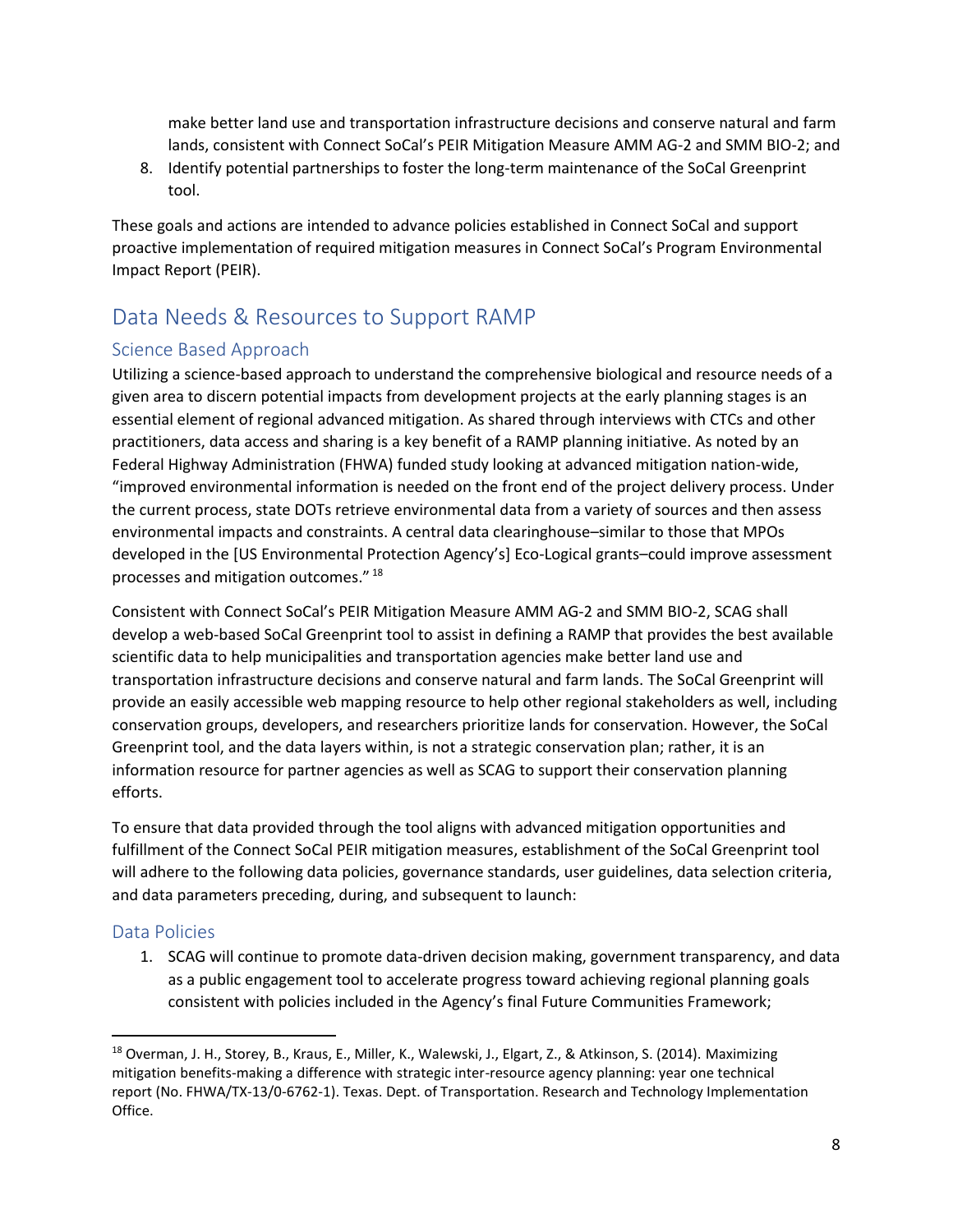- 2. Data included in the SoCal Greenprint tool must be publicly available, meaning that existing datasets are available online or can be accessed if requested and/or licensed;
- 3. Data available through the SoCal Greenprint tool will not be identified, qualified, or defined as constraints on future development or growth, or in any way endorsed by the regional council as official policy of the agency;
- 4. Publicly available data to be made accessible through the SoCal Greenprint are not adopted by SCAG and are not an expression of regional policy;
- 5. The SoCal Greenprint will utilize the best available scientific data and will be vetted for inclusion by a selection of scientists across the region with regional knowledge and expertise;
- 6. Scientists providing vetting will be drawn principally from regional colleges and universities, public agencies, and non-governmental organizations for their expertise in natural science, climate science, energy resources, and water resources;
- 7. A timeline and process for periodically updating datasets will be established to ensure continuous use of the best available scientific data;
- 8. SCAG will seek feedback broadly on all proposed data layers for inclusion in the tool to identify, investigate, and address valid data security concerns;
- 9. Data elements will be regionally comprehensive to the extent feasible, and data depicted will not be altered from their original source;
- 10. Consistent with policies included in SCAG's final Future Communities Framework, SCAG will continue to promote data-driven decision making, government transparency, and data as a public engagement tool to accelerate progress toward achieving regional planning goals;
- 11. SCAG will endeavor to increase the availability of civic data and information to reduce costs and increase the efficiency of public services; and
- 12. SCAG will support development and use of data tools to increase opportunities for public engagement and advocacy to inform local and regional policy.

## <span id="page-9-0"></span>Governance Standards

- 1. To convey limitations and foster its proper use as well as emphasize to users that the SoCal Greenprint tool is a non-regulatory tool with no legal effect on land-use decisions made by local agencies or property owners, the final, publicly available version of the tool will include a "popup screen" displaying disclosure language and will require user acknowledgment of the data's limitations; and
- 2. Prior to using the tool, users will be required to acknowledge and agree to the terms of use, containing the aforementioned disclosures and data limitations, through a "clickwrap" statement that is reasonably and prominently visible to all users. This will require the active, affirmative acknowledgement of each user; and will be written to be easily understood by the average user.

## <span id="page-9-1"></span>User Guidelines

- 1. The SoCal Greenprint will be web-based and easily accessible; and
- 2. The SoCal Greenprint will help identify potential priority conservation areas based on user needs using the best available scientific data to support decision making for municipalities, transportation agencies, conservation groups, developers, and researchers.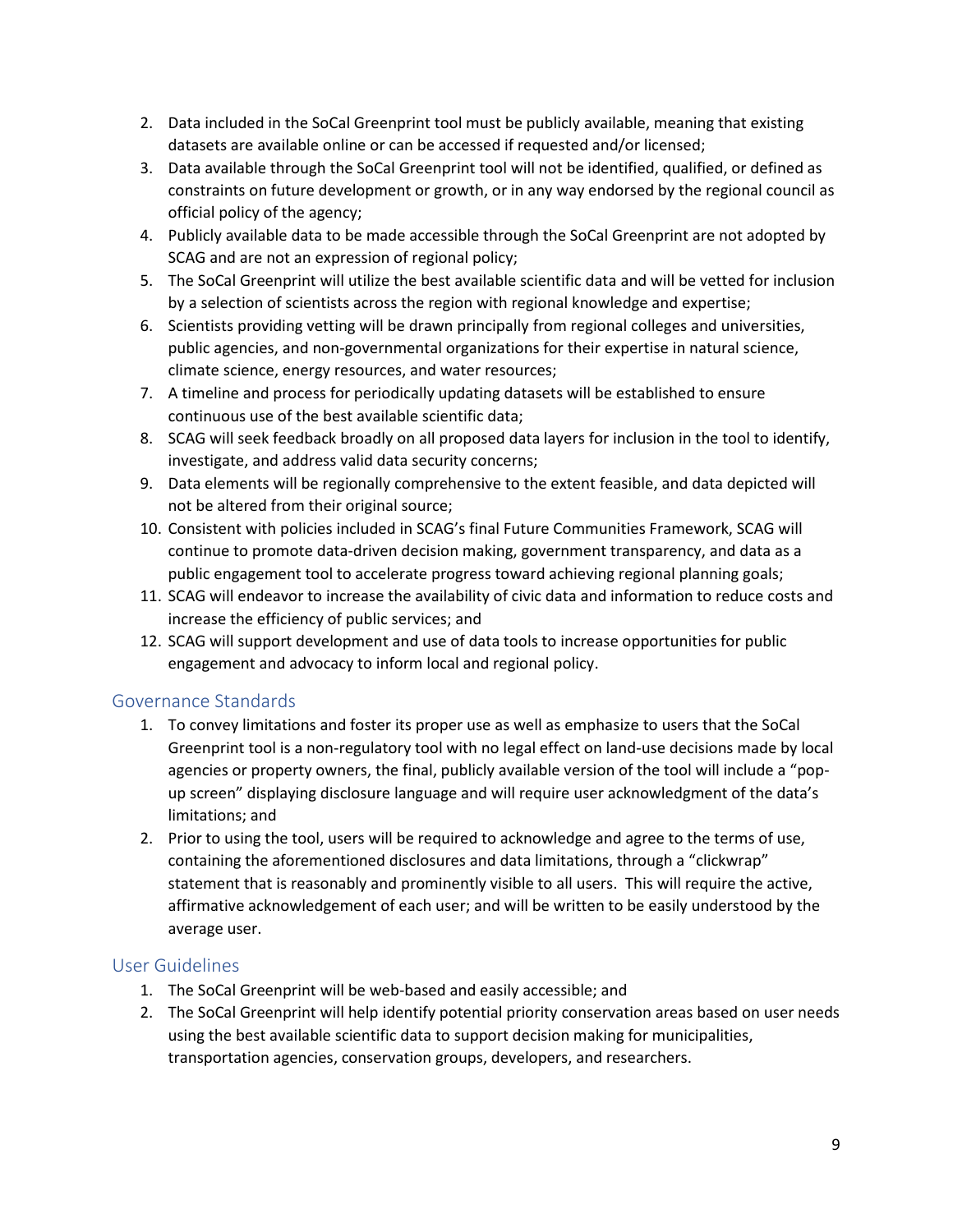# <span id="page-10-0"></span>Data Selection Criteria:

- 1. SCAG staff will prioritize selection of data accessible through the tool by rigorously applying the foregoing data policies, governance standards, and user guidelines;
- 2. SCAG staff shall explicitly instruct scientists providing vetting to identify data that supports regional advance mitigation planning for cities, counties and transportation agencies as the highest priority for inclusion in the tool;
- 3. SCAG staff shall actively engage with local partners through an open and transparent process and in consultation with established Regional Planning Working Groups, the Technical Working Group, as well as other strategic advisors representing key users to help inform data selection ensuring that the SoCal Greenprint tool can support decision making for municipalities, transportation agencies, conservation groups, developers, and researchers as required by Connect SoCal's PEIR mitigation measure;
- 4. Data will be organized in seven thematic areas, which are aligned with feedback from stakeholders and based on local planning needs in support of RAMP:
	- a. Agriculture and Working Lands;
	- b. Built Environment;
	- c. Environmental Justice, Equity and Inclusion;
	- d. Habitat and Biodiversity;
	- e. Vulnerabilities and Resilience;
	- f. Water Resources;
	- g. Context;
- 5. Through outreach conducted with municipalities, transportation agencies, conservation groups, developers, and researchers, the following data topics have been identified as valuable for land use and transportation infrastructure decisions as well as conserving natural and farm lands, and are listed under each thematic area:
	- a. Agriculture and Working Lands:
		- i. Prime agricultural land, Williamson Act contracts, soil ratings, irrigation , groundwater recharge areas for agricultural land;
	- b. Built Environment:
		- i. Impervious surfaces, vehicle miles traveled (VMT), light pollution, noise, public transit facilities, sewer network, airports, entitlements, clusters of parcels meeting CEQA streamlining definitions;
	- c. Environmental Justice, Equity and Inclusion:
		- i. Gentrification and displacement, historic redlining areas, tribal nations, affordable housing opportunity areas, park access equity, sea level rise impact areas, tsunami inundation zones;
	- d. Habitat and Biodiversity:
		- i. Habitat connectivity (including resilience considerations), fish passage barriers, soil/above ground/wildland carbon production, species biodiversity, species requiring mitigation, areas with least conflict for solar energy development, existing conservation plans;
	- e. Vulnerabilities and Resilience:
		- i. Urban heat islands, earthquake hazard zones, earthquake shaking potential, fire hazard severity zones and risks to communities, historic wildlife perimeters,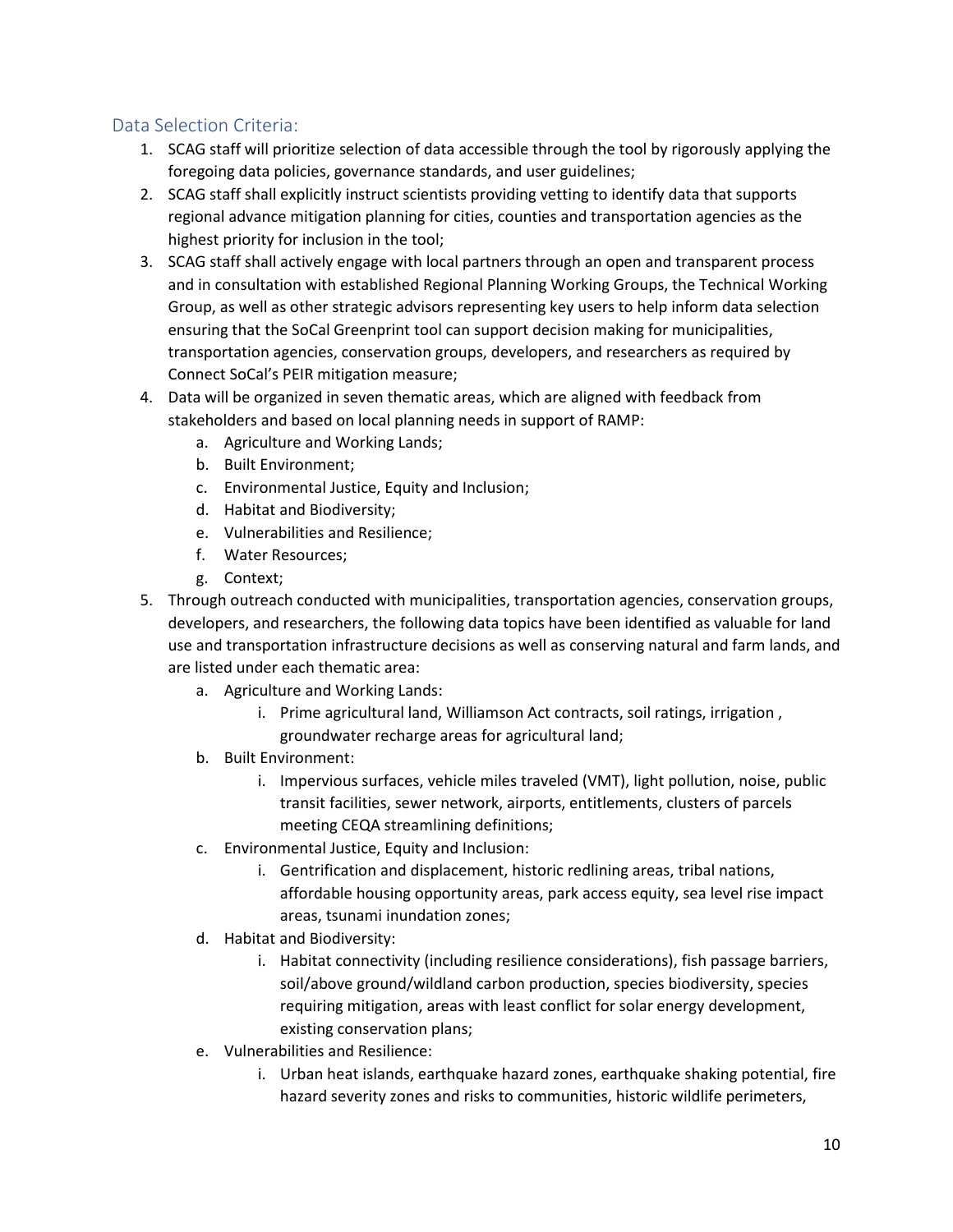landslide zones, liquefaction zones, projected high heat days, sea level rise impact areas and vulnerabilities;

- f. Water Resources:
	- i. Water districts, altered streams, water quality monitoring sites, groundwater recharge areas, points of diversion, runoff, wells and change in groundwater levels, water stress, watersheds, water quality index;
- g. Context:
	- i. Land cover, land use, zoning, protected open space areas.
- 6. A timeline and process for periodically updating data sets will be established to ensure continuous use of the best available scientific data.

#### <span id="page-11-0"></span>Data Parameter Requirements

Consistent with SCAG's past and current practice, all data layers included in the SoCal Greenprint will feature individual background information on methods, limitations, sourcing, as well as guidance on their proper use, including:

- 1. The SoCal Greenprint shall feature a glossary and methods section that will provide full transparency to users on data elements featured, and will include:
	- a. Narrative definitions that cite the data sources, explain the data in accurate and userfriendly terms, and offer guidance on how the information can be used;
	- b. A description of the methodology, reporting framework, and processing methods used to develop the data;
	- c. Dataset names and URLs of original data sources;
	- d. Data creation date and anticipated update schedules;
	- e. Geographic constraints identifying the geographic unit of accuracy for the dataset. In some instances, data is accurate at larger areas but is not accurate when zoomed in to a smaller geography. For these instances, the minimum reporting size, or minimum level of geographic accuracy, will be displayed alongside the glossary entry (note that this reporting threshold will be used in the tool to hide reporting for measures that are not precise enough for a given area of interest report);
- 2. Layers will be consolidated in a single database for download and the database will include metadata consistent with the Geospatial Metadata Standards and Guidelines established by the Federal Geographic Data Committee (FGDC):
	- a. Identification information (originator, publication date, title, abstract, purpose, time period for content, currentness, progress, maintenance, etc.);
	- b. Data quality information (attribute accuracy, completeness, positional accuracy, etc.);
	- c. Spatial data organization information (indirect spatial reference for locating data without using coordinates);
	- d. Spatial reference information (geographic coordinate system, latitude and longitude, etc.);
	- e. Entity and attribute information (detailed description of dataset, overview description, attribute domain values, etc.);
	- f. Distribution information (contact information for the individual or organization that distributes the data, a statement of liability assumed by the distributing individual or organization); and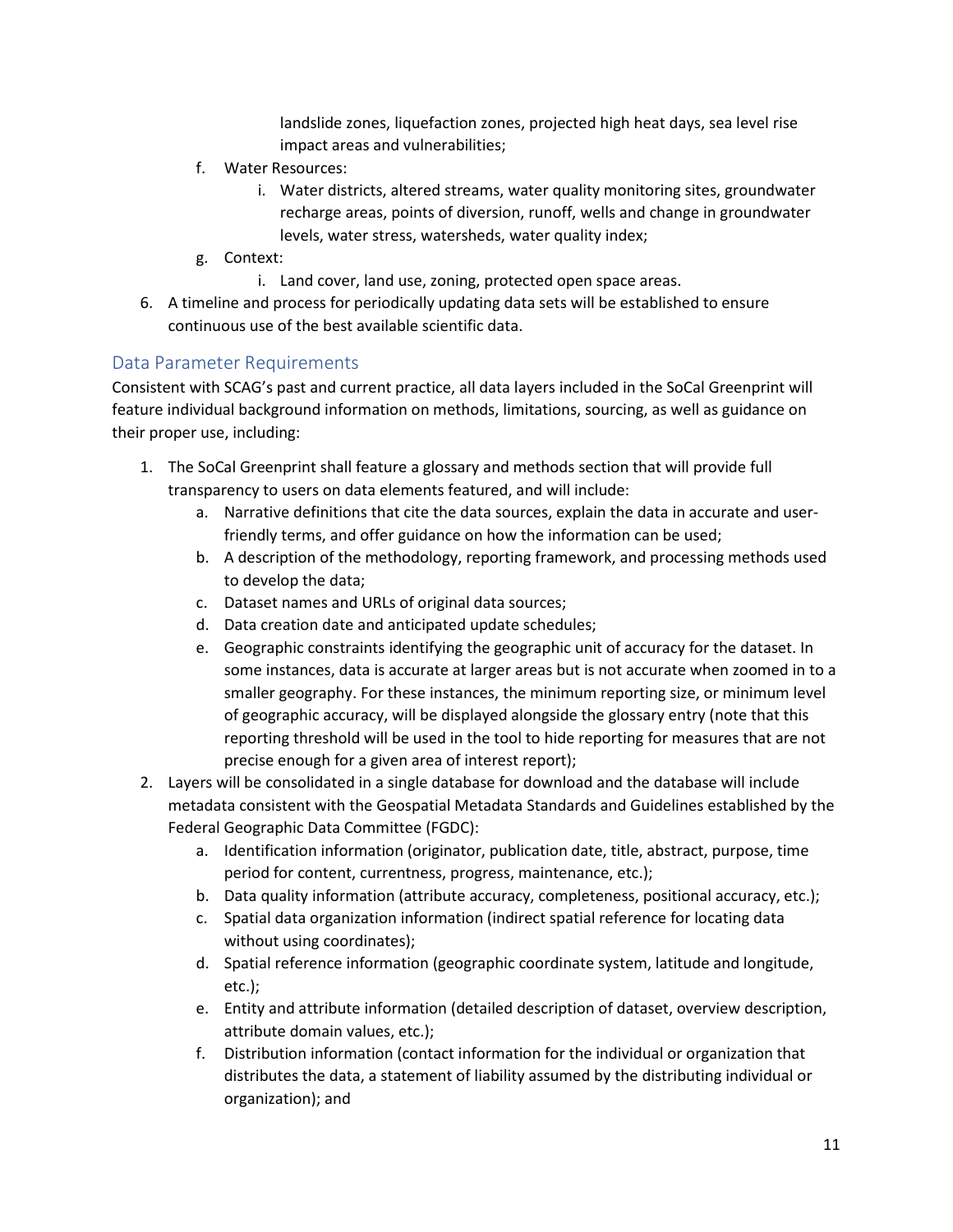g. Metadata reference information (date metadata was written, contact information for the metadata author, metadata standard, metadata access constraints, metadata use constraints).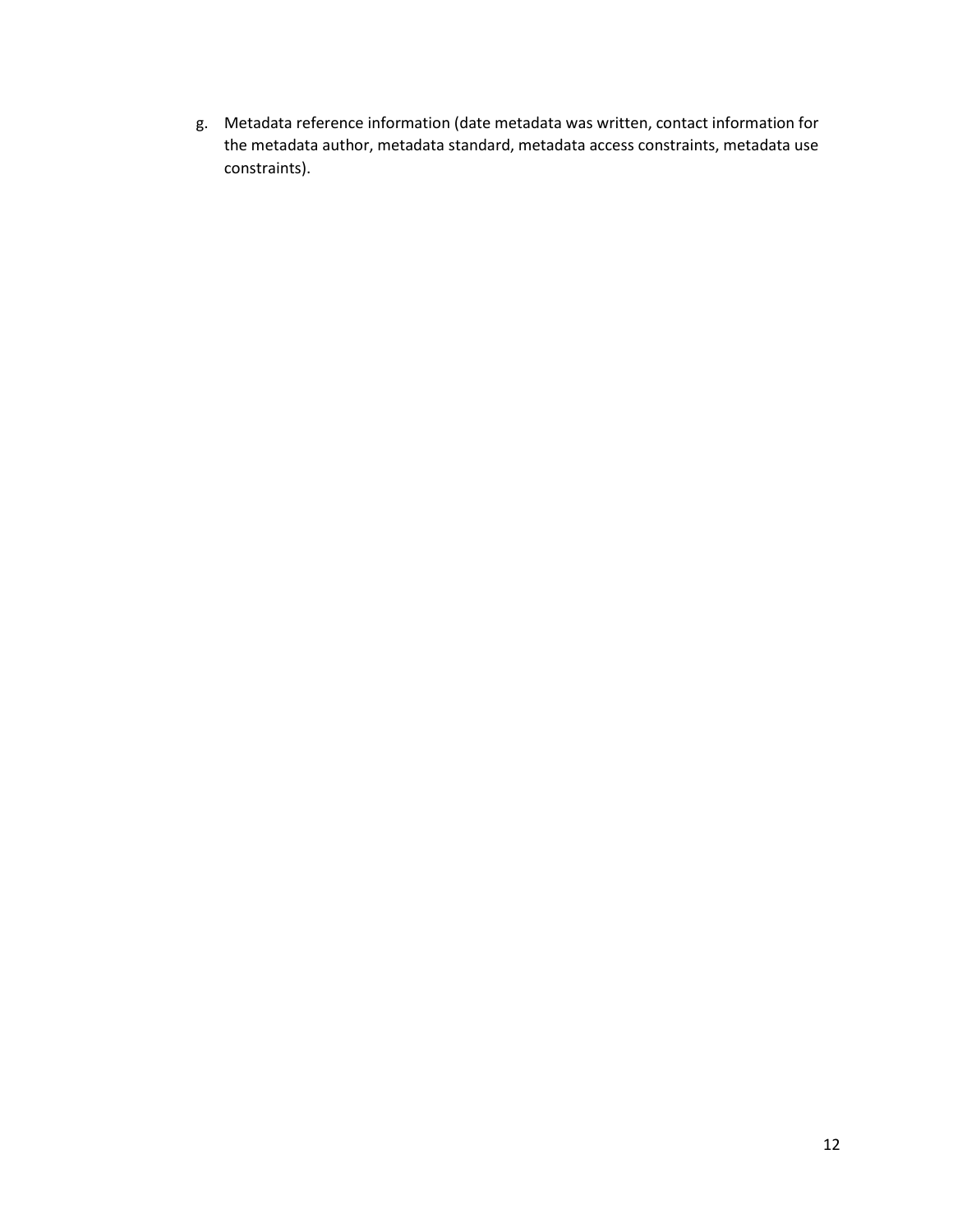# <span id="page-13-0"></span>Appendix A - Established RAMPs in SCAG Region

# *Mitigation Banks*

A conservation or mitigation bank is privately or publicly owned land managed for its natural resource values. In exchange for permanently protecting, managing, and monitoring the land, the bank sponsor is allowed to sell or transfer habitat credits to permitees who need to satisfy legal requirements and compensate for the environmental impacts of developmental projects [\(CDFW\)](https://wildlife.ca.gov/Conservation/Planning/Banking). There are several mitigation banks in the SCAG region:

I. Soquel Canyon Mitigation Bank, City of Chino Hills

The Soquel Canyon Mitigation Bank, an over 300-acre property located predominantly within the City of Chino Hills, San Bernardino County and includes a few acres located in Orange County. The bank is owned by Land Veritas, a California-based mitigation bank owner. The southern boundary of the bank, the Chino Hills State Park, is an open space area that straddles the junction of San Bernardino, Orange, Riverside and Los Angeles Counties and is a critical link in the Puente-Chino Hills biological corridor.<sup>19</sup>

II. Peterson Ranch Mitigation Bank, Los Angeles County

The Petersen Ranch Mitigation Bank, covering over 4,000 acres within the boundaries of the proposed San Andreas Rift Zone Significant Ecological Area in Los Angeles County, is the largest bank in California and one of the largest banks in the United States. The bank is owned by Land Veritas and offers compensatory mitigation across a large part of Southern California.<sup>20</sup>

## III. Santa Paula Creek Mitigation Bank, Ventura County

The Santa Paula Creek Mitigation Bank includes over 200 acres across Northern Ventura and Los Angeles counties and was the first mitigation bank of its kind in the area, established in 2011. The bank's service area covers the combined watersheds of the Santa Clara and Ventura Rivers. Property was previously owned by Santa Paula Water Works LTD and then purchased by SPC Environmental Holdings, Inc.<sup>21</sup>

IV. Chiquita Canyon Conservation Bank, Orange County

The Chiquita Canyon Conservation Bank covers 1,182 acres in Orange County, just east of the City of Mission Viejo. The bank was established in 1996 with Foothill/Eastern Transportation Corridor Agency as its sponsor. 22

V. Barry Jones Wetland Mitigation Bank, Riverside County

The Barry Jones Wetlands Mitigation Bank is located in western Riverside County and incorporates the 33-acre Skunk Hollow Vernal Pool Preserve, the second largest vernal pool in the state, along with 107

<sup>19</sup> Land Veritas, https://landveritasmitigationbanks.com/soquel.html

<sup>20</sup> Land Veritas, https://landveritasmitigationbanks.com/petersen.html

<sup>&</sup>lt;sup>21</sup> California Department of Fish and Wildlife, [https://nrm.dfg.ca.gov/FileHandler.ashx?DocumentID=180663;](https://nrm.dfg.ca.gov/FileHandler.ashx?DocumentID=180663) https://nrm.dfg.ca.gov/FileHandler.ashx?DocumentID=109831

<sup>&</sup>lt;sup>22</sup> Federal Regulatory in-lieu Fee and Bank Information Tracking System,

https://ribits.ops.usace.army.mil/ords/f?p=107:10:::NO::P10\_BANK\_ID:668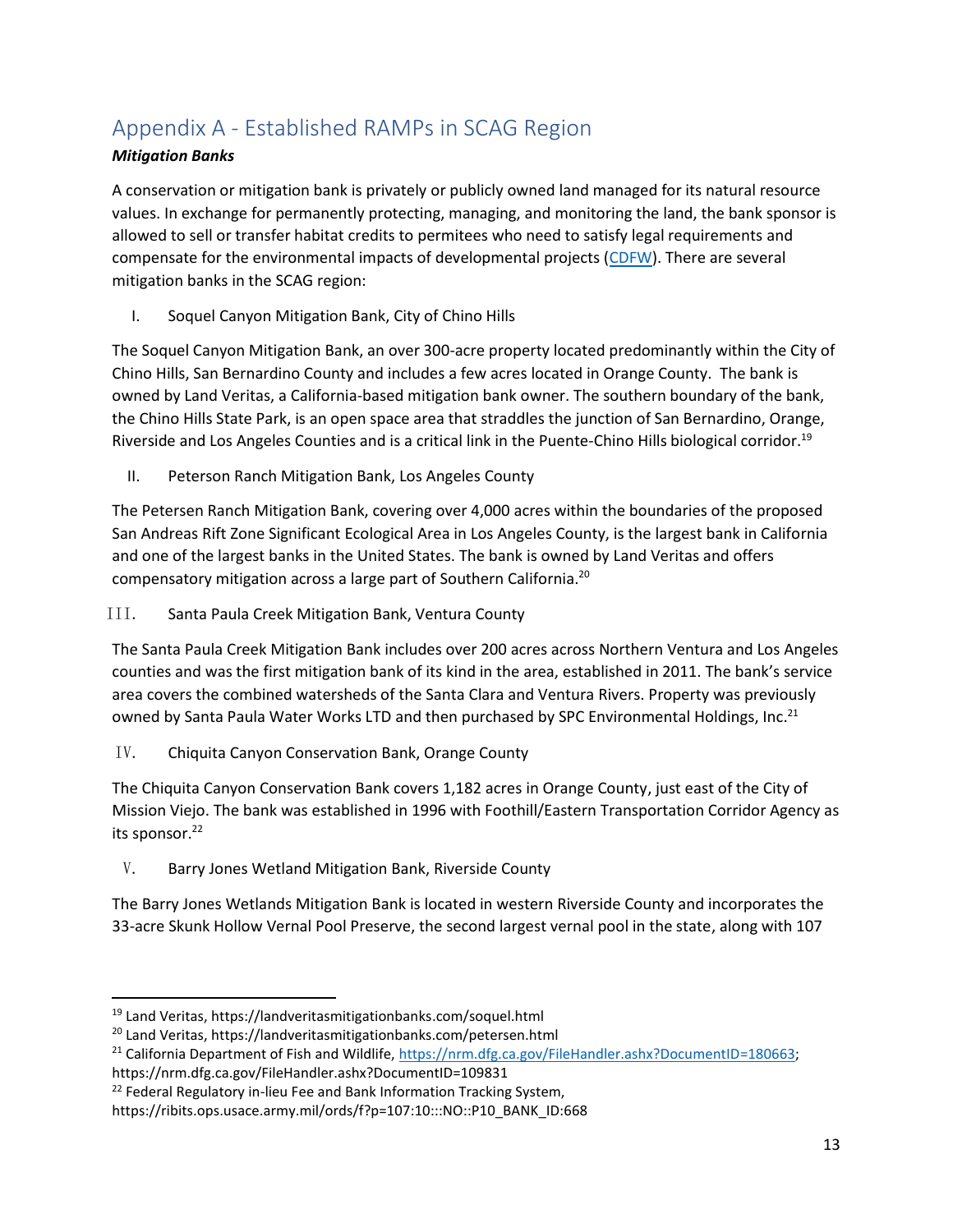acres of the pool's upland watershed. The bank was established in 1997 and is managed by the Center for Natural Lands Management. 23

VI. Black Mountain Conservation Bank, San Bernardino

The Black Mountain Conservation Bank, located in the western Mojave Desert of San Bernardino County, spans over 1,940 acres. The bank was established in 2018 and is managed by Wildlands, a conservation and mitigation bank. <sup>24</sup>

#### VII. Cajon Creek Habitat Conservation Management Area, San Bernardino

The Cajon Creek Conservation Bank was first established in 1996 and was expanded to cover over 1,300 acres in 2017. The bank, managed by Vulcan Materials Company, is located in Cajon Wash and Lytle Creek in San Bernardino County.<sup>25</sup>

VIII. Mojave Desert Tortoise Conservation Bank, San Bernardino County

The Mojave Desert Tortoise Conservation Bank covers 4,658 acres or preserved habitat and includes 8 sites across San Bernardino County. The bank was authorized in May 2020 and is one of the largest tortoise conservation banks in the state.<sup>26</sup>

IX. Riverpark Mitigation Bank. Riverside County

Riverpark Mitigation Bank serves western Riverside and portions of San Bernardino Counties and is located at the southern terminus of the California State Water Project that moves water to Southern California from the San Francisco Bay Delta. The bank is sited in one of the priority areas designated by the Western Riverside County Multi-Species Habitat Conservation Plan (MSHCP).<sup>27</sup>

## *Regional Conservation Plans*

Local agencies throughout the region have worked together to form Regional Conservation Plans (RCPs) that can span multiple jurisdictions, recognizing that important habitats do not routinely line up with jurisdictional borders. Additionally, RCPs efficiently address mitigation mandates pursuant to CEQA by anticipating transportation projects and "banking" potentially threatened endangered-species habitats. Multiple Species Habitat Plans (MSHCPs) allow the county, its cities and special districts to more effectively make local land use decisions regarding development, while adhering to state and federal endangered species acts regulations and environmental mandates. Under an MSHCP, wildlife agencies grant authorization for public and private development that is potentially detrimental to individual species, in return for assembling and managing a coordinated Conservation Area. Similar to the MSHCP,

<sup>&</sup>lt;sup>23</sup> California Department of Fish and Game, [https://nrm.dfg.ca.gov/FileHandler.ashx?DocumentID=151451;](https://nrm.dfg.ca.gov/FileHandler.ashx?DocumentID=151451)

McCollum & Sweetwater, Mitigation and Conservation Banks, https://mccollum.com/mitigation/

<sup>24</sup> Wildlands, https://www.wildlandsinc.com/banks/black-mountain-conservation-bank-2/

<sup>25</sup> Vulcan Materials Company, https://westerncsr.vulcanmaterials.com/2019/01/08/protecting-our-endangeredspecies/

<sup>26</sup> The Mojave Desert Tortoise Conservation Bank, https://deserttortoisebank.com/

<sup>&</sup>lt;sup>27</sup> McCollum & Sweetwater, [https://mccollum.com/mitigation/;](https://mccollum.com/mitigation/) Ecosystem Investment Partners, https://ecosystempartners.com/project/riverpark/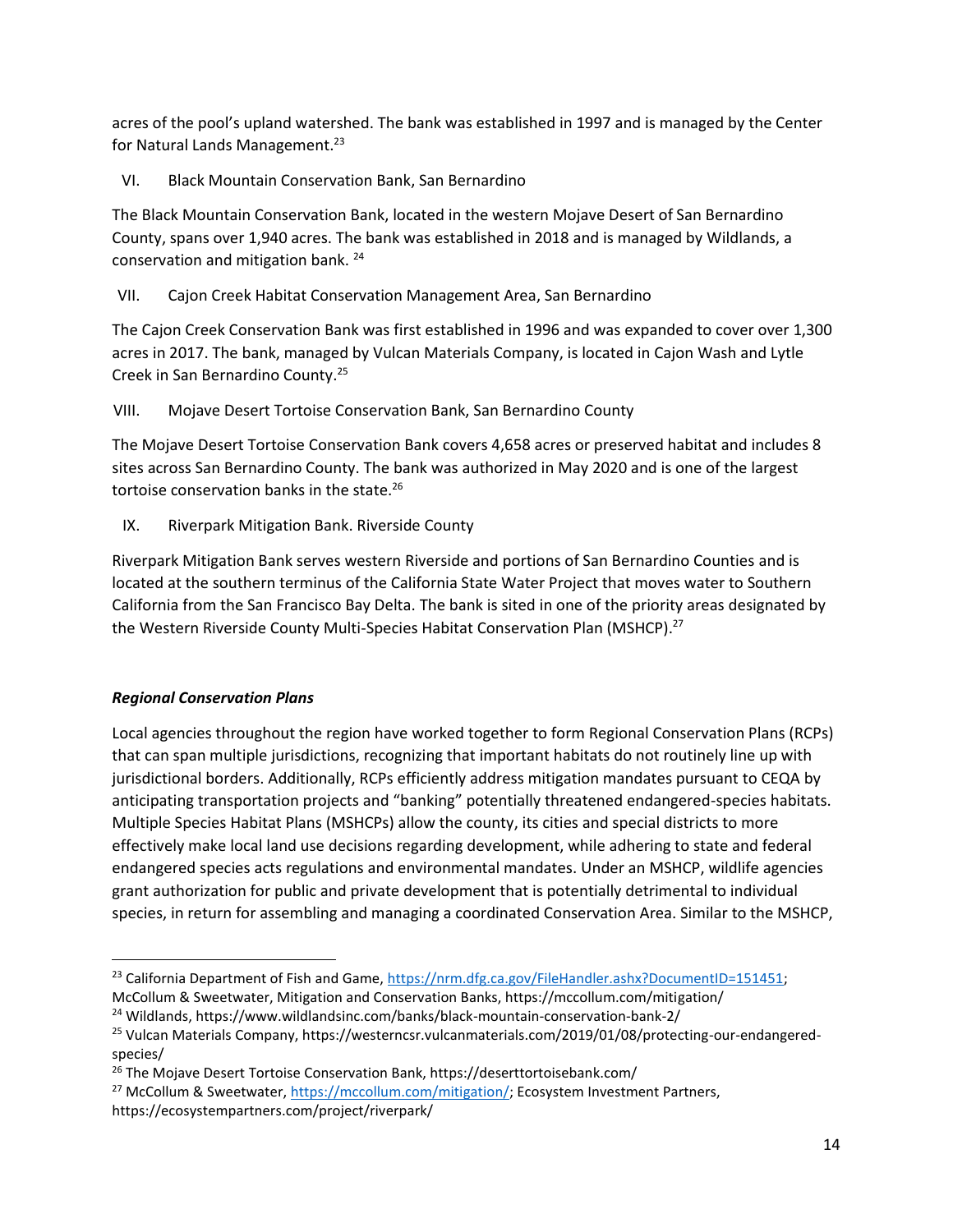Natural Communities Conservation Plan/Habitat Conservation Plans (NCCP/HCP) acquire and manage large conservation areas that can be made up of several distinct jurisdictions. An NCCP/HCP takes a broad-based ecosystem approach, focusing on the long-term protection of wildlife and plant species while also allowing for development. There are five established RCPs in the SCAG region:

I. Coachella Valley MSHCP

This plan aims to preserve 240,000 acres of natural habitat and 27 plant and animal species in the Coachella Valley region of Riverside County. Since receiving its state and federal permits in 2008, about 40% of the land (89,000 acres) has been acquired. A major amendment is that includes the entire City of Desert Hot Springs was approved in August 2016.

II. Lower Colorado River MSCP

Established in 2005, this program is a multi-state plan to balance use of the Colorado River's water resources and conservation of native species and their habitats along the lower Colorado River in compliance with the Endangered Species Act. The program area covers over 400 miles of the lower Colorado River across Arizona, Nevada, and California and aims to preserve over 8,100 acres of habitat, produce over 1.2 million native fish, and benefit at least 27 species, most of which are state or federally listed as endangered, threatened, or sensitive.

III. Orange County Central-Coastal NCCP/HCP

Approved in 1996, this plan was one of the first regional HCPs in the country. The planning area covers 208,000 acres, protecting habitats for 39 species, six of which are federally listed endangered species. Participating organizations include seven cities, the County of Orange, Irvine Company, Metropolitan Water District, the Transportation Corridor Agencies and UC Irvine.

IV. OCTA Measure 2 NCCP/HCP

Approved in 2017, this plan protects threatened plant and wildlife species and covers routine maintenance for preserve areas. It is funded by OCTA's Measure M2 Environmental Freeway Mitigation Program. An extension of Measure M (1990), Measure M2 is a voter-approved half-cent sales tax increase to fund transportation improvements. Over thirty years, the Environmental Mitigation Program will allocate about \$300 million to acquire natural lands and fund habitat restoration projects, while enabling a more streamlined approval process for freeway improvement projects. Since the initial funding round in 2010, 1,300 acres of natural lands have been acquired and twelve restoration projects have been funded. The total land in the planning area is 510,000 acres.

V. Western Riverside MSHCP

Half a million acres of land are designated for conservation under this plan, the largest habitat conservation plan in the United States. When the MSHCP was enacted in 2008, nearly 70 percent of the land already had public or quasi-public status. Since then, the Regional Conservation Authority (RCA), the plan's facilitating agency, has been active in acquiring the remaining 153,000 acres. To date, 42 percent of the total land has been acquired.